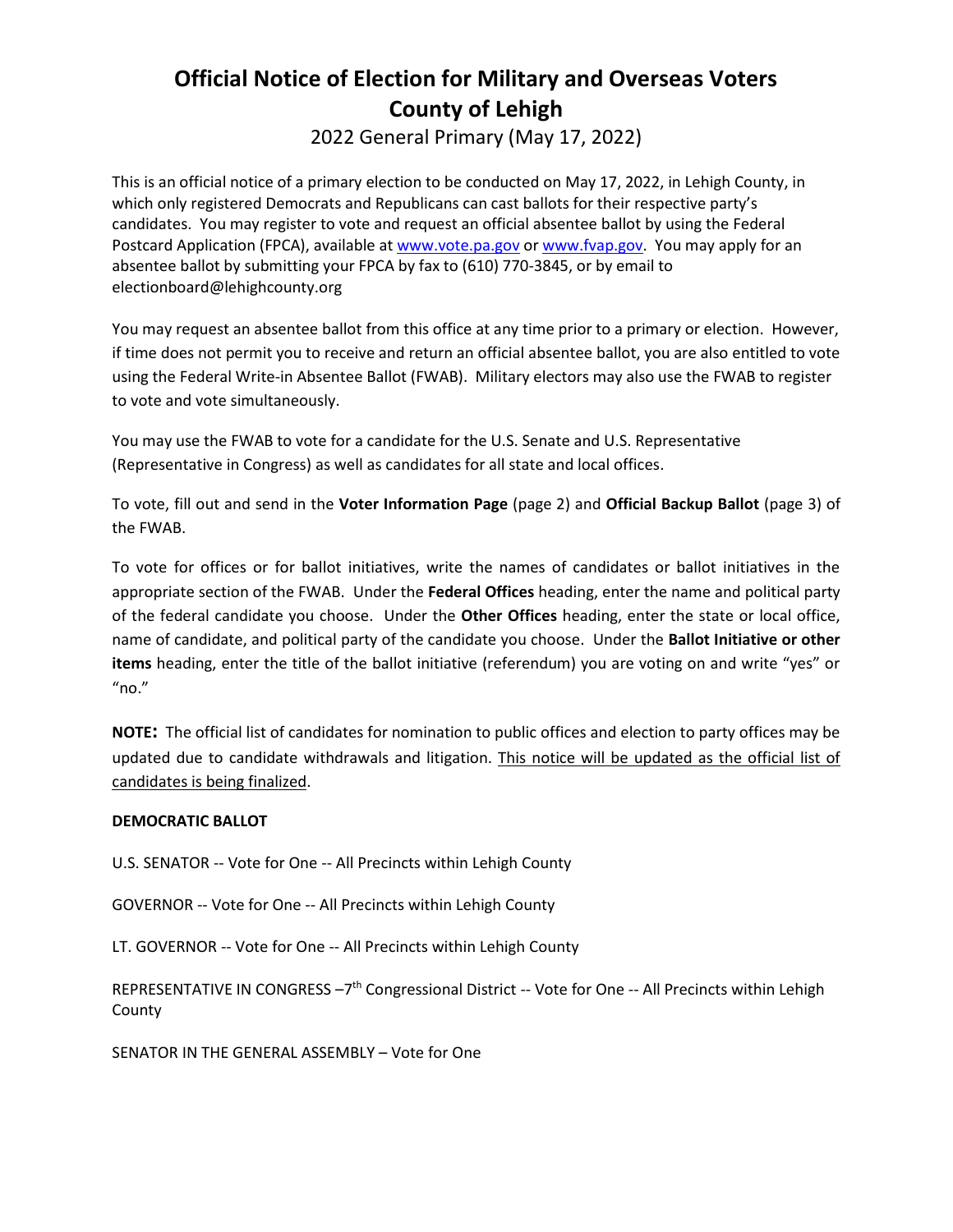Dist. 14 - CITY of Allentown (PART, Wards 01, 02, 03, 04, 05, 06, 07, 08, 09, 10, 11, 12, 14, 15, 16, 17 and 19) and the TOWNSHIPS of Hanover, Salisbury, South Whitehall (PART, Districts 01, 02, 04, 05 and 07) and Whitehall and the BOROUGHS of Catasauqua, Coplay, Emmaus and Fountain

Dist. 16 - CITY of Allentown (PART, Wards 13 and 18) and the TOWNSHIPS of Heidelberg, Lower Macungie, Lower Milford, Lowhill, Lynn, North Whitehall, South Whitehall (PART, Districts 03, 06 and 08), Upper Macungie, Upper Milford, Upper Saucon, Washington and Weisenberg and the BOROUGHS of Alburtis, Coopersburg, Macungie and Slatington

Dist. 18 - CITY of Bethlehem (Lehigh County Portion)

REPRESENTATIVE IN THE GENERAL ASSEMBLY – Vote for One

Dist. 22 - CITY of Allentown (PART, Wards 01, 04, 05, 06, 07, 08 [PART, Divisions 01, 02, 03, 05 and 06], 09, 10, 11 [PART, Division 02], 14 and 15) and the TOWNSHIP of Salisbury (PART, Wards 01, 02 and 03 [PART, Division 02])

Dist. 131 - TOWNSHIPS of Lower Milford, Salisbury (PART, Ward 03 [PART, Division 01]), Upper Milford and Upper Saucon and the BOROUGH of Coopersburg

Dist. 132 - CITY of Allentown (PART, Wards 08 [PART, Divisions 04 and 07], 11 [PART, Divisions 04, 05, 06 and 07], 13 [PART, Division 04], 17 and 18) and the TOWNSHIPS of South Whitehall and Upper Macungie (PART, Districts 01, 02, 04, 05 and 06).

Dist. 133 - CITY of Bethlehem (Lehigh County Portion) and the TOWNSHIPS of Hanover and Whitehall and the BOROUGHS of Catasauqua, Coplay and Fountain Hill.

Dist. 134 - CITY of Allentown (PART, Wards 02, 03, 11 [PART, Divisions 01 and 03], 12, 13 [PART, Divisions 01, 02 and 03], 16 and 19) and the TOWNSHIP of Salisbury (PART, Wards 04 and 05) and the BOROUGH of Emmaus

Dist. 183 - TOWNSHIPS of Lowhill and North Whitehall and the BOROUGH of Slatington

Dist. 187 - TOWNSHIPS of Heidelberg, Lower Macungie, Lynn, Upper Macungie (PART, Districts 03, 07 and 08), Washington and Weisenberg and the BOROUGHS of Alburtis and Macungie

MEMBER OF THE DEMOCRATIC STATE COMMITTEE-- Vote for not more than Seven (Three Male, Three Female and One Regardless of Sex) -- All Precincts within Lehigh County

MEMBER OF THE DEMOCRATIC COUNTY COMMITTEE – Vote for not more than Two (Regardless of Sex) per every precinct within Lehigh County

#### **REPUBLICAN BALLOT**

U.S. SENATOR -- Vote for One -- All Precincts within Lehigh County

GOVERNOR-- Vote for One-- All Precincts within Lehigh County

LT. GOVERNOR -- Vote for One -- All Precincts within Lehigh County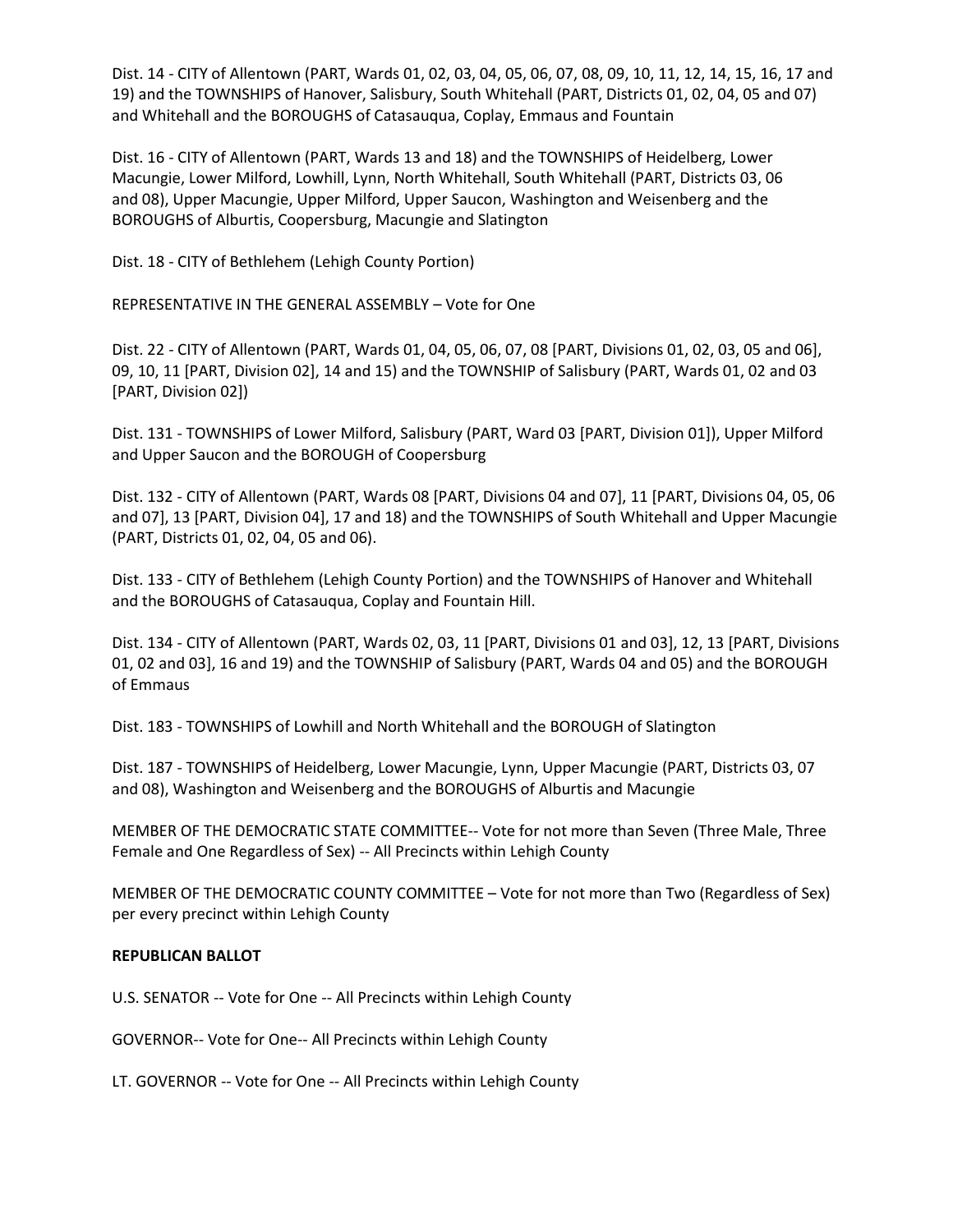REPRESENTATIVE IN CONGRESS -7<sup>th</sup> Congressional District -- Vote for One -- All Precincts within Lehigh County

SENATOR IN THE GENERAL ASSEMBLY – Vote for One

Dist. 14 - CITY of Allentown (PART, Wards 01, 02, 03, 04, 05, 06, 07, 08, 09, 10, 11, 12, 14, 15, 16, 17 and 19) and the TOWNSHIPS of Hanover, Salisbury, South Whitehall (PART, Districts 01, 02, 04, 05 and 07) and Whitehall and the BOROUGHS of Catasauqua, Coplay, Emmaus and Fountain

Dist. 16 - CITY of Allentown (PART, Wards 13 and 18) and the TOWNSHIPS of Heidelberg, Lower Macungie, Lower Milford, Lowhill, Lynn, North Whitehall, South Whitehall (PART, Districts 03, 06 and 08), Upper Macungie, Upper Milford, Upper Saucon, Washington and Weisenberg and the BOROUGHS of Alburtis, Coopersburg, Macungie and Slatington

Dist. 18 - CITY of Bethlehem (Lehigh County Portion)

REPRESENTATIVE IN THE GENERAL ASSEMBLY – Vote for One

Dist. 22 - CITY of Allentown (PART, Wards 01, 04, 05, 06, 07, 08 [PART, Divisions 01, 02, 03, 05 and 06], 09, 10, 11 [PART, Division 02], 14 and 15) and the TOWNSHIP of Salisbury (PART, Wards 01, 02 and 03 [PART, Division 02])

Dist. 131 - TOWNSHIPS of Lower Milford, Salisbury (PART, Ward 03 [PART, Division 01]), Upper Milford and Upper Saucon and the BOROUGH of Coopersburg

Dist. 132 - CITY of Allentown (PART, Wards 08 [PART, Divisions 04 and 07], 11 [PART, Divisions 04, 05, 06 and 07], 13 [PART, Division 04], 17 and 18) and the TOWNSHIPS of South Whitehall and Upper Macungie (PART, Districts 01, 02, 04, 05 and 06).

Dist. 133 - CITY of Bethlehem (Lehigh County Portion) and the TOWNSHIPS of Hanover and Whitehall and the BOROUGHS of Catasauqua, Coplay and Fountain Hill.

Dist. 134 - CITY of Allentown (PART, Wards 02, 03, 11 [PART, Divisions 01 and 03], 12, 13 [PART, Divisions 01, 02 and 03], 16 and 19) and the TOWNSHIP of Salisbury (PART, Wards 04 and 05) and the BOROUGH of Emmaus

Dist. 183 - TOWNSHIPS of Lowhill and North Whitehall and the BOROUGH of Slatington

Dist. 187 - TOWNSHIPS of Heidelberg, Lower Macungie, Lynn, Upper Macungie (PART, Districts 03, 07 and 08), Washington and Weisenberg and the BOROUGHS of Alburtis and Macungie

MEMBER OF THE REPUBLICAN STATE COMMITTEE – AT LARGE -- Vote for Three (One Male, One Female and One Either Gender) -- All Precincts within Lehigh County

MEMBER OF THE REPUBLICAN STATE COMMITTEE – At Large – All Precincts within Lehigh County

MEMBER OF THE REPUBLICAN STATE COMMITTEE – DISTRICT 1 -- Vote for not more than Two (One Male, One Female) -- County (consisting of the City of Allentown, the Boroughs of Alburtis, Coopersburg, Emmaus, Macungie and the Townships of Lower Macungie, Lower Milford, Salisbury, Upper Milford & Upper Saucon)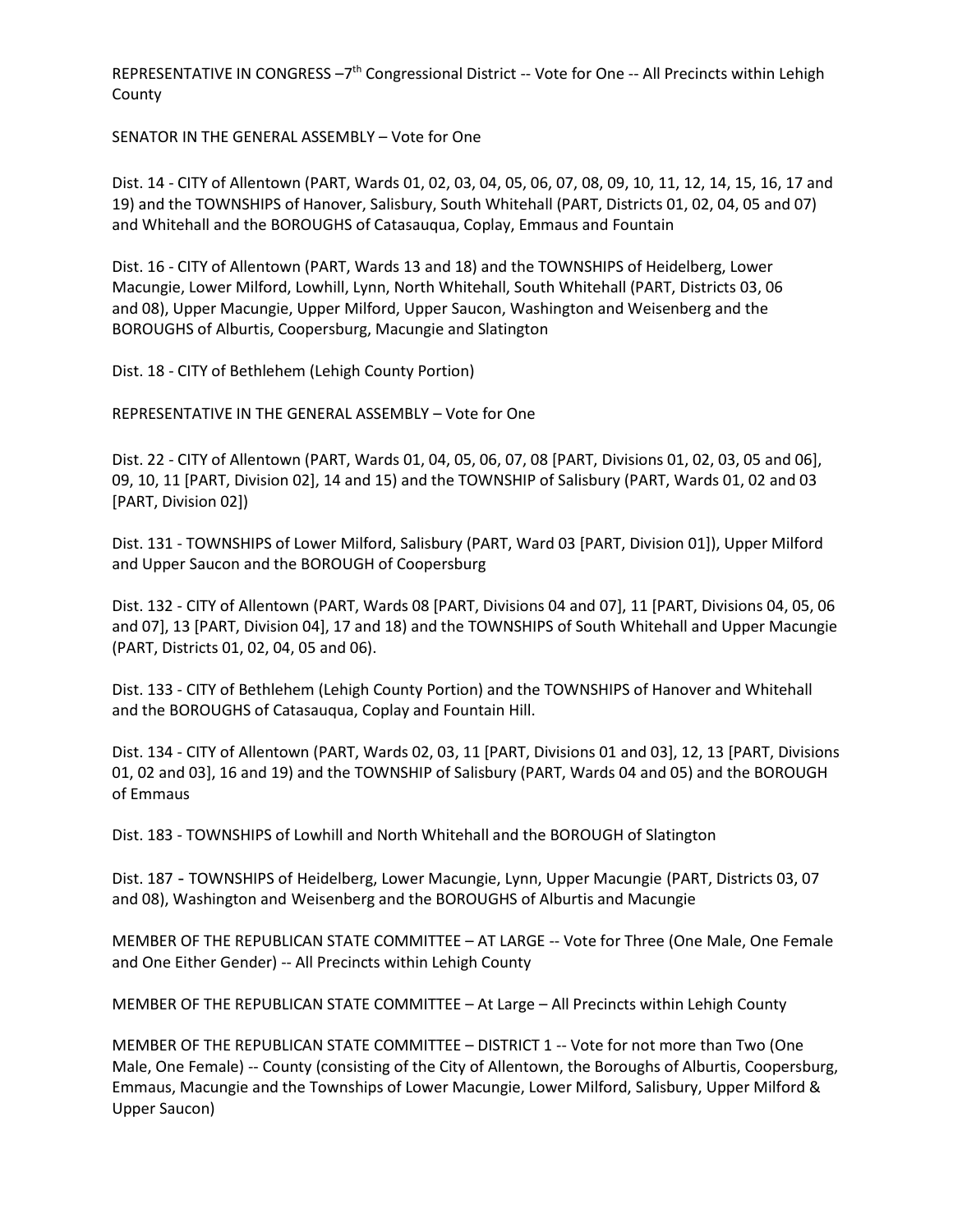MEMBER OF THE REPUBLICAN STATE COMMITTEE – DISTRICT 2 -- Vote for not more than Two (One Male, One Female) -- (consisting of that portion of the City of Bethlehem lying within Lehigh County, Boroughs of Catasauqua, Coplay, Fountain Hill, and Slatington, the Townships of Hanover, Heidelberg, Lowhill, Lynn, North and South Whitehall, Upper Macungie, Washington, Weisenberg and Whitehall)

MEMBER OF THE REPUBLICAN COUNTY COMMITTEE – Vote for Two – (Regardless of Sex) per precinct within Lehigh County

# **Aviso oficial de elección para votantes militares y en el extranjero Condado de Lehigh Primaria General 2022 (17 de mayo de 2022)**

Este es un aviso oficial de una elección primaria que se llevará a cabo el 17 de mayo de 2022 en el condado de Lehigh, en la que solo los demócratas y republicanos registrados pueden votar por los candidatos de sus respectivos partidos. Puede registrarse para votar y solicitar una boleta oficial de voto en ausencia utilizando la Solicitud de tarjeta postal federal **(FPCA**), disponible en [www.vote.pa.gov](http://www.vote.pa.gov/) o [www.fvap.gov](http://www.fvap.gov/) Puede solicitar una boleta de voto en ausencia enviando su **FPCA** por fax al (610) 770- 3845, o por correo electrónico a Electionboard@lehighcounty.org

Puede solicitar una boleta de voto en ausencia de esta oficina en cualquier momento antes de una primaria o elección. Sin embargo, si el tiempo no le permite recibir y devolver una boleta de voto en ausencia oficial, también tiene derecho a votar usando la Boleta de voto en ausencia federal por escrito **(FWAB**). Los electores militares también pueden usar el **FWAB** para registrarse para votar y votar simultáneamente.

Puede usar el **FWAB** para votar por un candidato para el Senado de los **EE. UU**. y un Representante de los **EE. UU**. (Representante en el Congreso), así como candidatos para todos los cargos estatales y locales.

Para votar, llene y envíe **la Página de información** al votante (página 2) y **la Boleta Oficial de Respaldo**  (página 3) de la FWAB.

Para votar por cargos o por iniciativas de boleta, escriba los nombres de los candidatos o iniciativas de boleta en la sección correspondiente de la FWAB. En el encabezado **Oficinas Federales**, ingrese el nombre y el partido politico del candidato federal que elija. En el encabezado **Iniciativa de boleta** o **otros elementos**, ingrese el tًítulo de la iniciativa de boleta (rederéndum) en la que está votando y escriba "si" o "no".

# **NOTA**:

La lista official de candidatos para la nominación a cargos públicos y la elección a cargos del partido puede actualizarse debido a retiros de candidatos y litigious. Este aviso se actualizará medida que se finalice la lista official de candidatos.

# **BOLETA DEMOCRÁTICA**

SENADOR DE LOS ESTADOS UNIDOS -- Vote por uno -- Todos los distritos electorales dentro del condado de Lehigh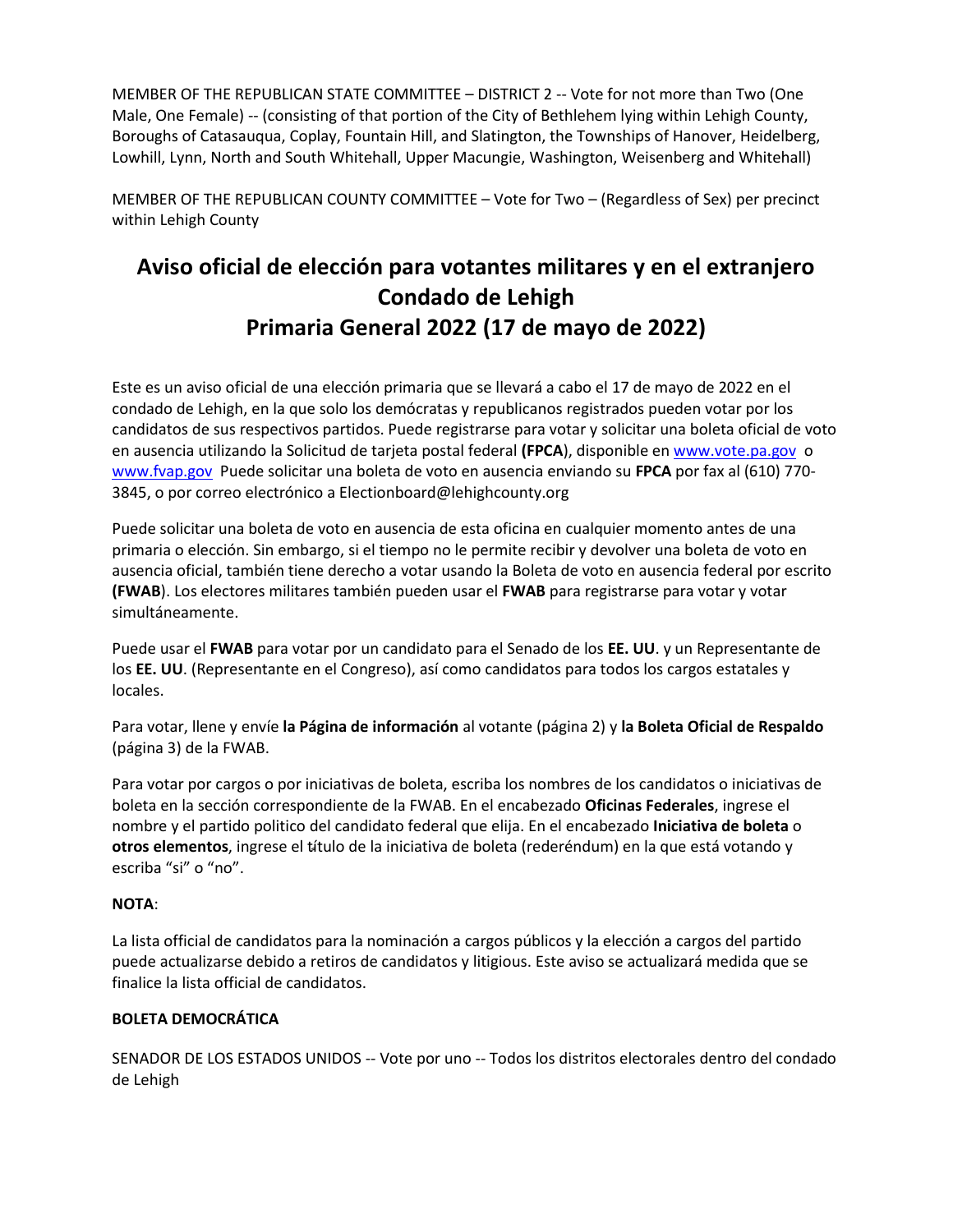GOBERNADOR -- Vote por uno -- Todos los distritos electorales dentro del condado de Lehigh

LT. GOBERNADOR -- Vote por uno -- Todos los distritos electorales dentro del condado de Lehigh

REPRESENTANTE EN EL CONGRESO– Distrito 7 del congreso - Vote por uno- Todos los recintos dentro del condado de Lehigh.

SENADOR EN LA ASAMBLEA GENERAL- Vote por uno.

Dist. 14 - CIUDAD de Allentown (PART, Wards 01, 02, 03, 04, 05, 06, 07, 08, 09, 10, 11, 12, 14, 15, 16, 17 y 19) y los TOWNSHIPS de Hanover, Salisbury, South Whitehall (PART, Distritos 01, 02, 04, 05 y 07) y Whitehall y los BOROUGHS de Catasauqua, Coplay, Emaús y Fountain

Dist. 16 - CIUDAD de Allentown (PART, Distritos 13 y 18) y los MUNICIPIOS de Heidelberg, Lower Macungie, Lower Milford, Lowhill, Lynn, North Whitehall, South Whitehall (PART, districtos 03, 06 y 08), Upper Macungie, Upper Milford, Upper Saucon, Washington y Weisenberg y los distritos de Alburtis, Coopersburg, Macungie y Slatington Dist.

Dist. 18 - CIUDAD de Bethlehem (porción del condado de Lehigh)

REPRESENTANTE EN LA ASAMBLEA GENERAL – Vote por uno.

Dist. 22 - CIUDAD de Allentown (PART, Distritos 01, 04, 05, 06, 07, 08 [PART, Divisiones 01, 02, 03, 05 y 06], 09, 10, 11 [PART, División 02], 14 y 15) y el MUNICIPIO de Salisbury (PART, Wards 01, 02 y 03 [PART, División 02])

Dist. 131 - MUNICIPIOS de Lower Milford, Salisbury (PART, Ward 03 [PART, Division 01]), Upper Milford y Upper Saucon y el BOROUGH de Coopersburg

Dist. 132 - CIUDAD de Allentown (PART, Wards 08 [PART, Divisiones 04 y 07], 11 [PART, Divisiones 04, 05, 06 y 07], 13 [PART, Division 04], 17 y 18) y los TOWNSHIPS de South Whitehall y Upper Macungie (PART, Distritos 01, 02, 04, 05 y 06).

Dist. 133 - CIUDAD de Bethlehem (lehigh County Portion) y los MUNICIPIOS de Hanover y Whitehall y los BOROUGHS de Catasauqua, Coplay y Fountain Hill.

Dist. 134 - CIUDAD de Allentown (PART, Distritos 02, 03, 11 [PART, Divisiones 01 y 03], 12, 13 [PART, Divisiones 01, 02 y 03], 16 y 19) y el MUNICIPIO de Salisbury (PART, Distritos 04 y 05) y el MUNICIPIO de Emaús

Dist. 183 - MUNICIPIOS de Lowhill y North Whitehall y el MUNICIPIO de Slatington

Dist. 187 - MUNICIPIOS de Heidelberg, Lower Macungie, Lynn, Upper Macungie (PART, Distritos 03, 07 y 08), Washington y Weisenberg y los BOROUGHS de Alburtis y Macungie

MIEMBRO DEL COMITÉ DEL ESTADO DEMOCRÁTICO -- Vote por no más de siete (tres hombres, tres mujeres y uno independientemente del sexo) -- Todos los recintos dentro del condado de Lehigh

MIEMBRO DEL COMITÉ DEL CONDADO DEMOCRÁTICO - Vote por no más de dos (independientemente del sexo) por cada precinto dentro del condado de Lehigh

#### **BOLETA REPUBLICANA**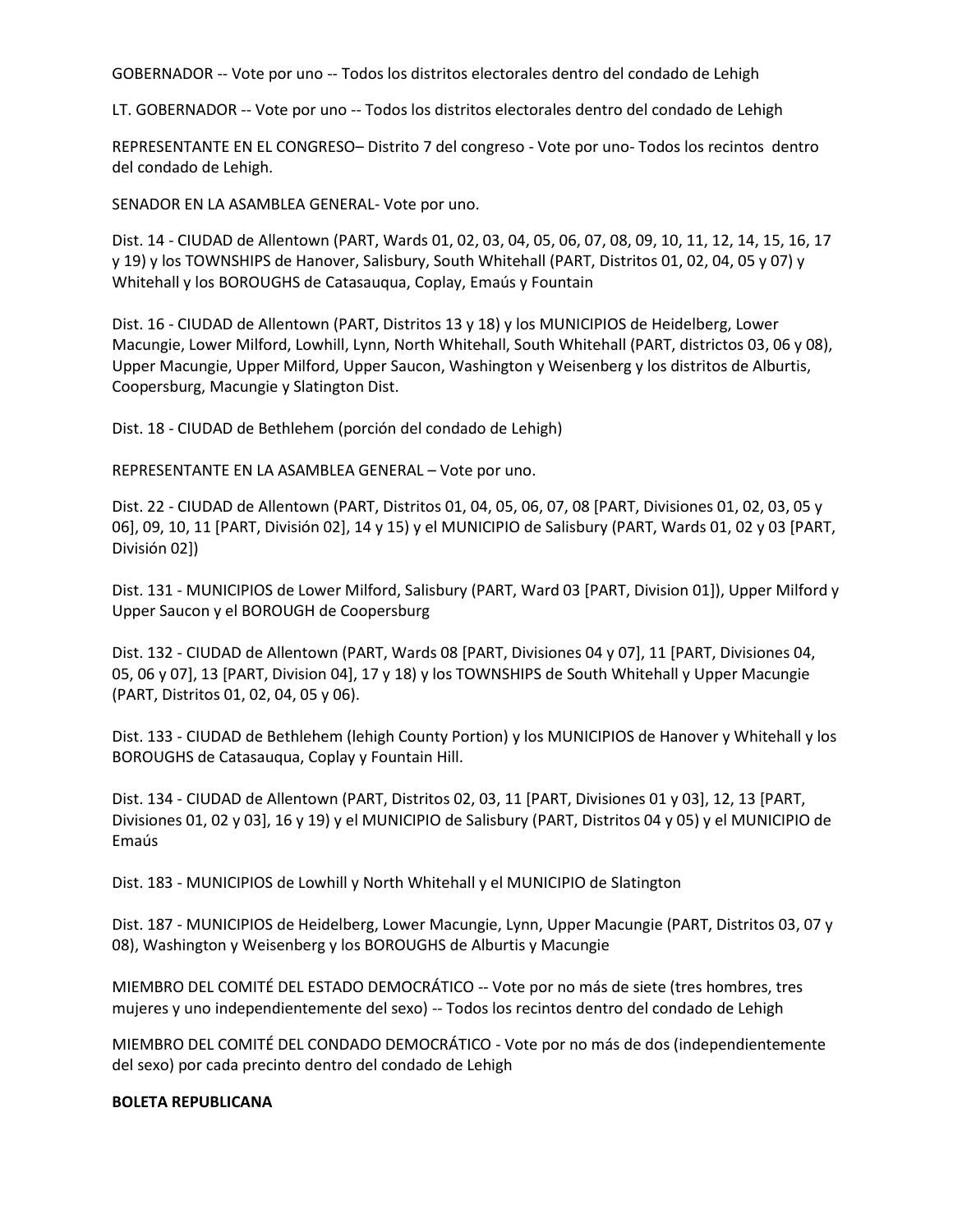SENADOR DE LOS ESTADOS UNIDOS -- Vote por uno -- Todos los distritos electorales dentro del condado de Lehigh

GOBERNADOR- Vote por uno-- Todos los distritos electorales dentro del condado de Lehigh

LT. GOBERNADOR -- Vote por uno -- Todos los distritos electorales dentro del condado de Lehigh

REPRESENTANTE EN EL CONGRESO – Distrito 7 del congreso- Vote por uno- Todos los recintos dentro del condado de Lehigh.

SENADOR EN LA ASAMBLEA GENERAL - Vote por uno

Dist. 14 - CIUDAD de Allentown (PART, Wards 01, 02, 03, 04, 05, 06, 07, 08, 09, 10, 11, 12, 14, 15, 16, 17 y 19) y los TOWNSHIPS de Hanover, Salisbury, South Whitehall (PART, Distritos 01, 02, 04, 05 y 07) y Whitehall y los BOROUGHS de Catasauqua, Coplay, Emaús y Fountain

Dist. 16 - CIUDAD de Allentown (PART, Distritos 13 y 18) y los MUNICIPIOS de Heidelberg, Lower Macungie, Lower Milford, Lowhill, Lynn, North Whitehall, South Whitehall (PART, Distritos 03, 06 y 08), Upper Macungie, Upper Milford, Upper Saucon, Washington y Weisenberg y los distritos de Alburtis, Coopersburg, Macungie y Slatington

Dist. 18 - CIUDAD de Bethlehem (porción del condado de Lehigh)

REPRESENTANTE EN LA ASAMBLEA GENERAL – Vote por uno

Dist. 22 - CIUDAD de Allentown (PART, Distritos 01, 04, 05, 06, 07, 08 [PART, Divisiones 01, 02, 03, 05 y 06], 09, 10, 11 [PART, División 02], 14 y 15) y el MUNICIPIO de Salisbury (PART, Wards 01, 02 y 03 [PART, División 02])

Dist. 131 - MUNICIPIOS de Lower Milford, Salisbury (PART, Ward 03 [PART, Division 01]), Upper Milford y Upper Saucon y el BOROUGH de Coopersburg

Dist. 132 - CIUDAD de Allentown (PART, Wards 08 [PART, Divisiones 04 y 07], 11 [PART, Divisiones 04, 05, 06 y 07], 13 [PART, Division 04], 17 y 18) y los TOWNSHIPS de South Whitehall y Upper Macungie (PART, Distritos 01, 02, 04, 05 y 06).

Dist. 133 - CIUDAD de Bethlehem (lehigh County Portion) y los MUNICIPIOS de Hanover y Whitehall y los BOROUGHS de Catasauqua, Coplay y Fountain Hill.

Dist. 134 - CIUDAD de Allentown (PART, Distritos 02, 03, 11 [PART, Divisiones 01 y 03], 12, 13 [PART, Divisiones 01, 02 y 03], 16 y 19) y el MUNICIPIO de Salisbury (PART, Distritos 04 y 05) y el MUNICIPIO de Emaús

Dist. 183 - MUNICIPIOS de Lowhill y North Whitehall y el MUNICIPIO de Slatington

Dist. 187 - MUNICIPIOS de Heidelberg, Lower Macungie, Lynn, Upper Macungie (PART, Distritos 03, 07 y 08), Washington y Weisenberg y los BOROUGHS de Alburtis y Macungie MIEMBRO DEL COMITÉ DEL ESTADO REPUBLICANO – EN GENERAL -- Vote por tres (un hombre, una mujer y uno de cualquier género) -- Todos los recintos dentro del condado de Lehigh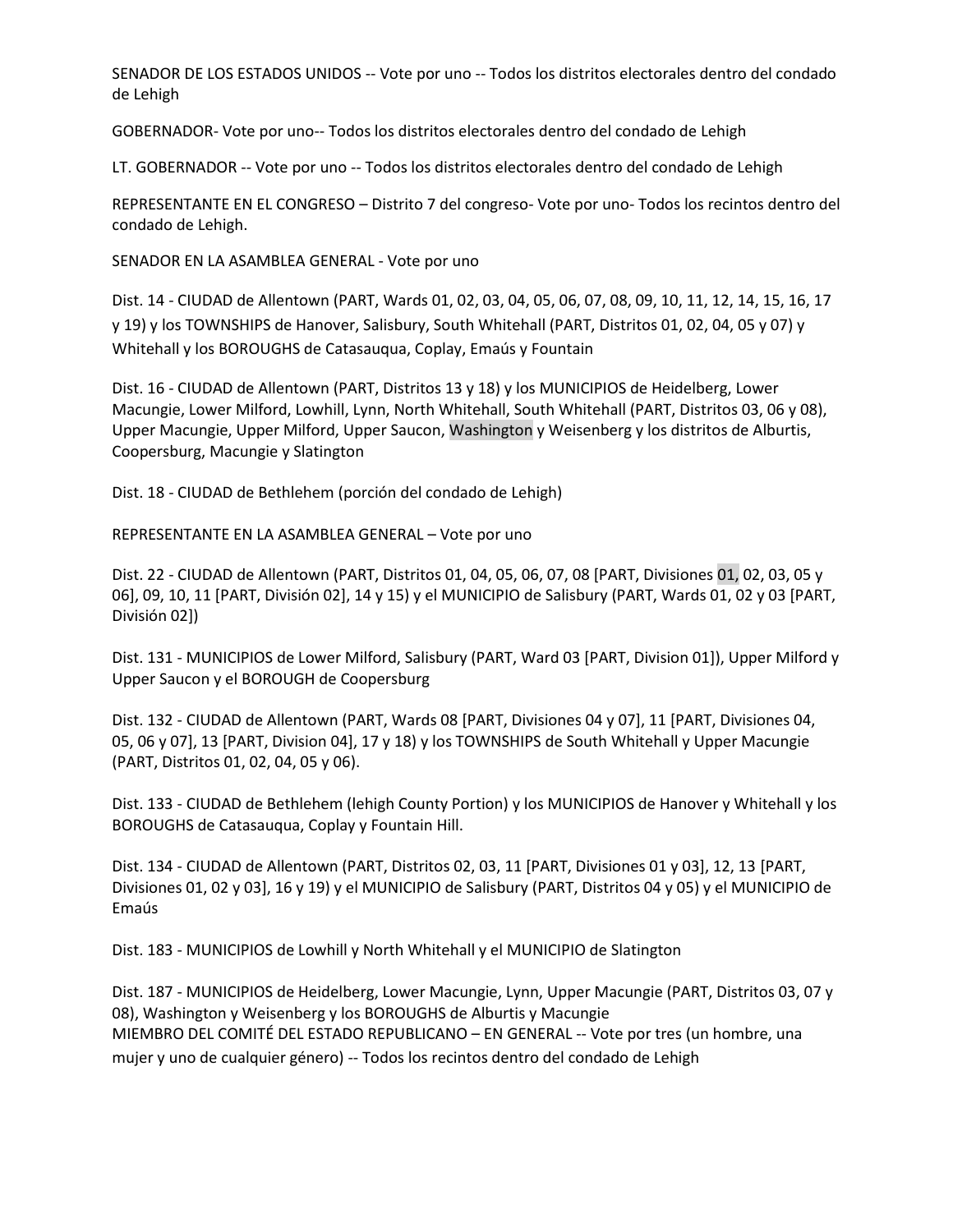MIEMBRO DEL COMITÉ DEL ESTADO REPUBLICANO – DISTRITO 1 -- Vote por no más de dos (un hombre, una mujer) -- Condado (compuesto por la ciudad de Allentown, los municipios de Alburtis, Coopersburg, Emmaus, Macungie y los municipios de Lower Macungie, Lower Milford, Salisbury, Upper Milford y Upper Saucon)

MIEMBRO DEL COMITÉ DEL ESTADO REPUBLICANO - DISTRITO 2 -- Vote por no más de dos (un hombre, una mujer) -- (que consiste en la parte de la ciudad de Bethlehem que se encuentra dentro del condado de Lehigh, municipios de Catasauqua, Coplay, Fountain Hill, y Slatington, los municipios de Hanover, Heidelberg, Lowhill, Lynn, North y South Whitehall, Upper Macungie, Washington, Weisenberg y Whitehall)

MIEMBRO DEL COMITÉ REPUBLICANO DEL CONDADO**:** Vote por un hombre y una mujer por precinto dentro del condado de Lehigh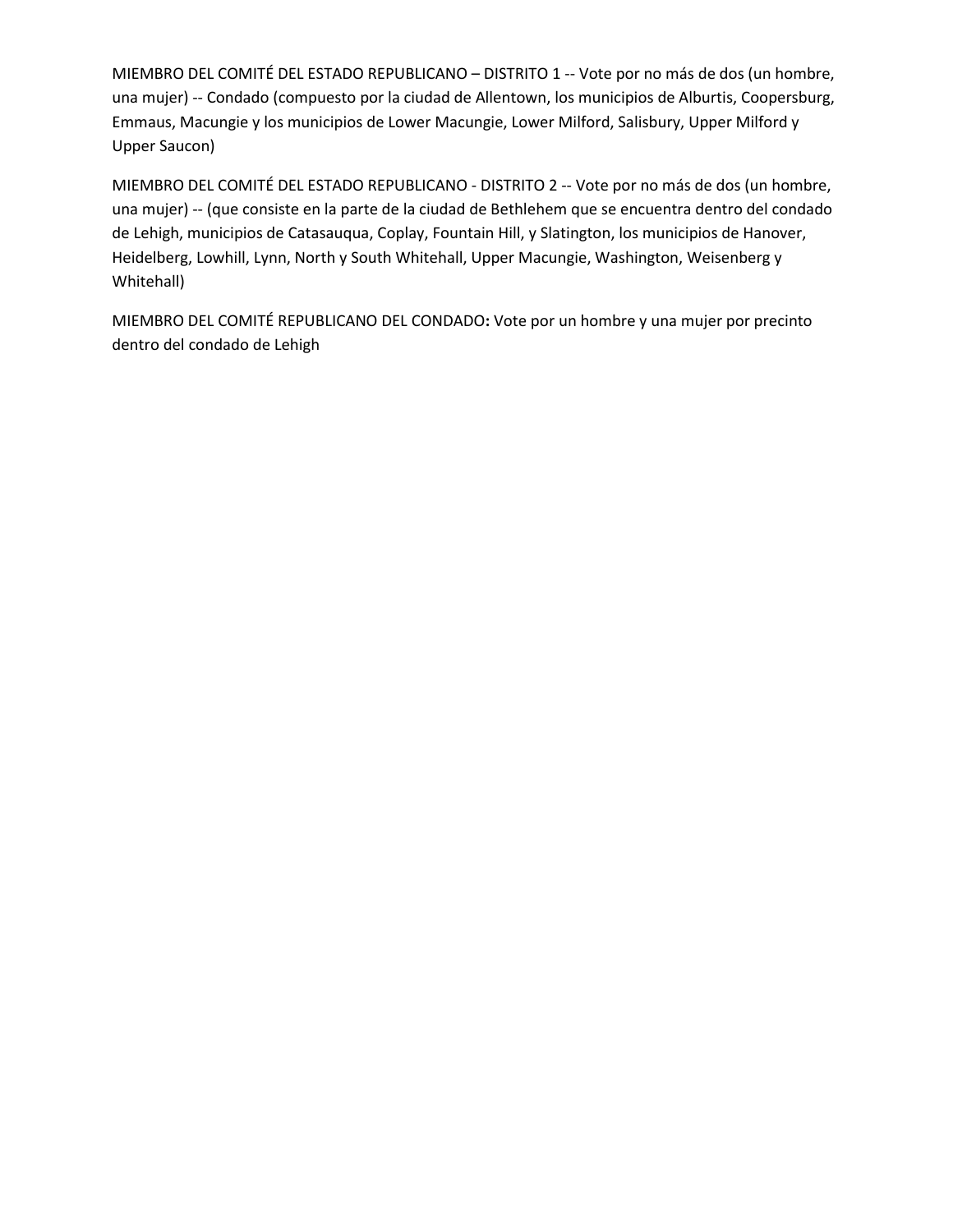# **Official Backup Ballot**

Federal Write-In Absentee Ballot (FWAB)

Vote by writing the NAME or PARTY of the candidates you choose. To find out about specific candidates and races go to **FVAP.gov.** 

Print clearly in blue or black ink.

#### **Instructions**

- . This ballot can be used to vote for federal offices.
- . DO NOT write your name or any identifying number (SSN, driver's license) on this ballot.
- . Photocopy this page if you require additional room for candidates or ballot initiatives.
- . If you are voting in American Samoa, Guam, Puerto Rico, or the U.S. Virgin Islands, you may vote for Delegate or Resident Commissioner, and in presidential primaries. State laws vary about using the FWAB for other offices like Governor or Mayor. Learn more online at FVAP.gov.

| <b>Federal offices</b>                                                         |                |                 |
|--------------------------------------------------------------------------------|----------------|-----------------|
| <b>President and Vice President</b>                                            |                |                 |
| U.S. Senator                                                                   |                |                 |
| U. S. Representative, Delegate, or<br><b>Resident Commissioner to Congress</b> |                |                 |
| <b>Non-federal offices</b>                                                     |                |                 |
| Office                                                                         | Candidate name | Political party |
|                                                                                |                |                 |
|                                                                                |                |                 |
|                                                                                |                |                 |
|                                                                                |                |                 |
|                                                                                |                |                 |
|                                                                                |                |                 |
|                                                                                |                |                 |
|                                                                                |                |                 |
| <b>Ballot initiatives</b>                                                      |                |                 |
|                                                                                |                |                 |
|                                                                                |                |                 |
|                                                                                |                |                 |
|                                                                                |                |                 |
|                                                                                |                |                 |
|                                                                                |                |                 |
|                                                                                |                |                 |
|                                                                                |                |                 |
|                                                                                |                |                 |

Standard Form 186 (Rev.09-2017), OMB No. 0704-0502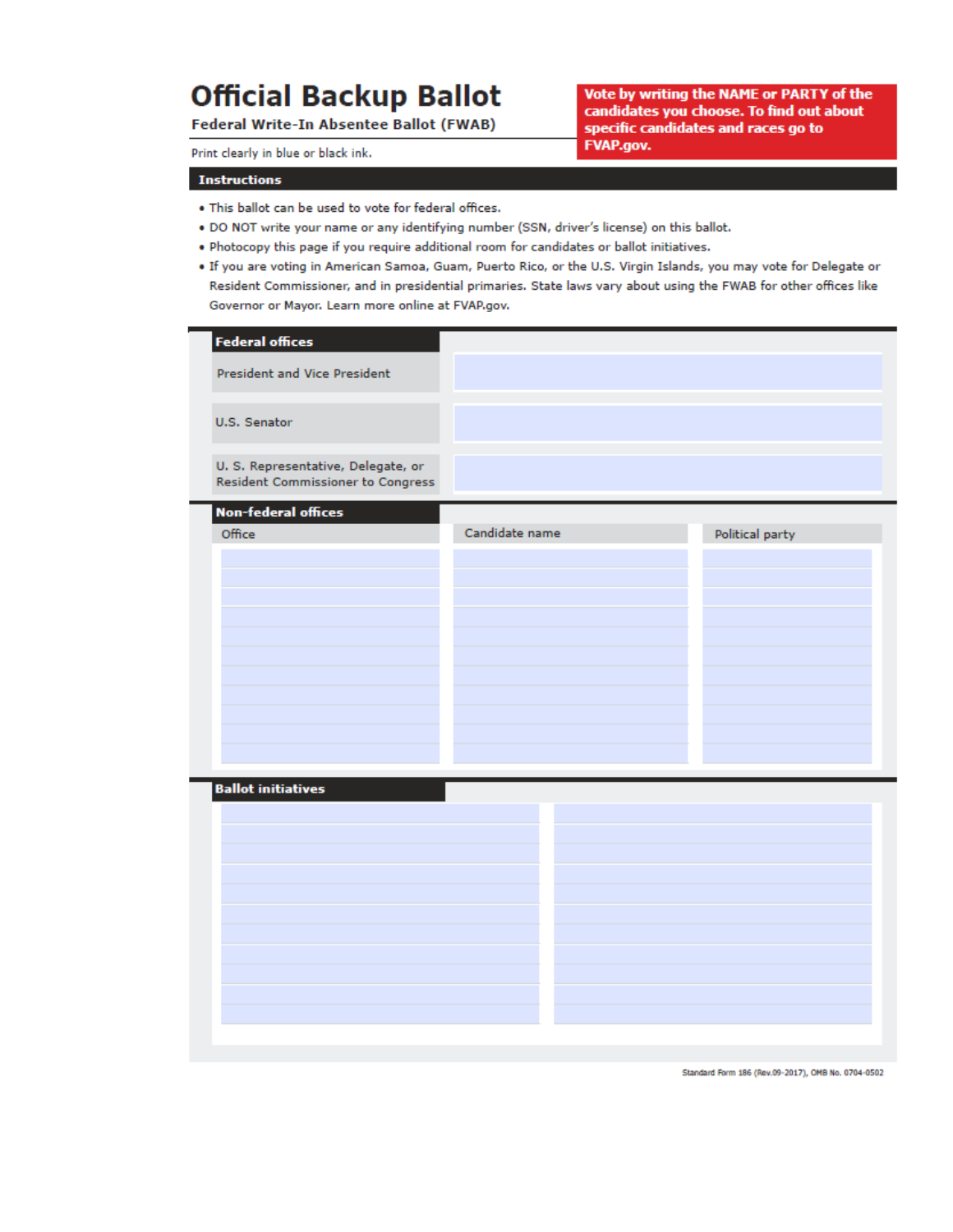### **DEMOCRATIC PARTY CANDIDATES:**

UNITED STATES SENATOR (Vote for One) Malcolm Kenyatta Philadelphia Conor Lamb Allegheny Kevin Baumlin Philadelphia John Fetterman Allegheny Alex Khalil Montgomery

GOVERNOR (Vote for One) Josh Shapiro Montgomery

LIEUTENANT GOVERNOR (Vote for One) Brian Sims Philadelphia Austin Davis Allegheny Ray Sosa Montgomery

REPRESENTATIVE IN CONGRESS (7th District - Vote for One) Susan Wild South Whitehall

SENATOR IN THE GENERAL ASSEMBLY (14th District - Vote for One) Tara Zrinski Northampton Nick Miller Lehigh Yamelisa Taveras Lehigh

SENATOR IN THE GENERAL ASSEMBLY (16th District - Vote for One) Mark Pinsley South Whitehall

SENATOR IN THE GENERAL ASSEMBLY (18th District - Vote for One) Lisa Boscola Northampton

REPRESENTATIVE IN THE GENERAL ASSEMBLY (22nd District – Vote for One) Joshua Siegel Allentown Saeed Georges Allentown Norberto E Dominguez Jr Allentown

REPRESENTATIVE IN THE GENERAL ASSEMBLY (131st District – Vote for One) Kevin Branco Lehigh

REPRESENTATIVE IN THE GENERAL ASSEMBLY (132nd District – Vote for One) Mike Schlossberg South Whitehall

REPRESENTATIVE IN THE GENERAL ASSEMBLY (133rd District – Vote for One) Jeanne McNeill Whitehall

REPRESENTATIVE IN THE GENERAL ASSEMBLY (134th District – Vote for One) Peter Schweyer Allentown Enid Santiago Allentown

MEMBER OF THE DEMOCRATIC STATE COMMITTEE (Vote for Not More Than Seven) (Three Males, Three Females and One of Either Gender) Dave Harrington Lower Milford Male Jamie Johnson Fountain Hill Female Yamelisa Taveras Allentown Female Danielle Shackelford Allentown Female Carmen A Bell Allentown Female Aidan Levinson Upper Milford Male April Riddick Allentown Female Lori McFarland Upper Milford Female Matt Lo Allentown Male Marat Guzel Lower Macungie Male

DEMOCRATIC PARTY COMMITTEE PERSON (Vote for Two) Allentown 3rd Ward Ce Ce Gerlach

Allentown 6th Ward 1st District James T Spang Jr Randy A Staudt

Allentown 7th Ward Arthur Benson

Allentown 8th Ward 4th District Sandra Barnes Ruth Rinker

Allentown 10th Ward 1st District Norberto E Dominguez Jr Charle Rockmore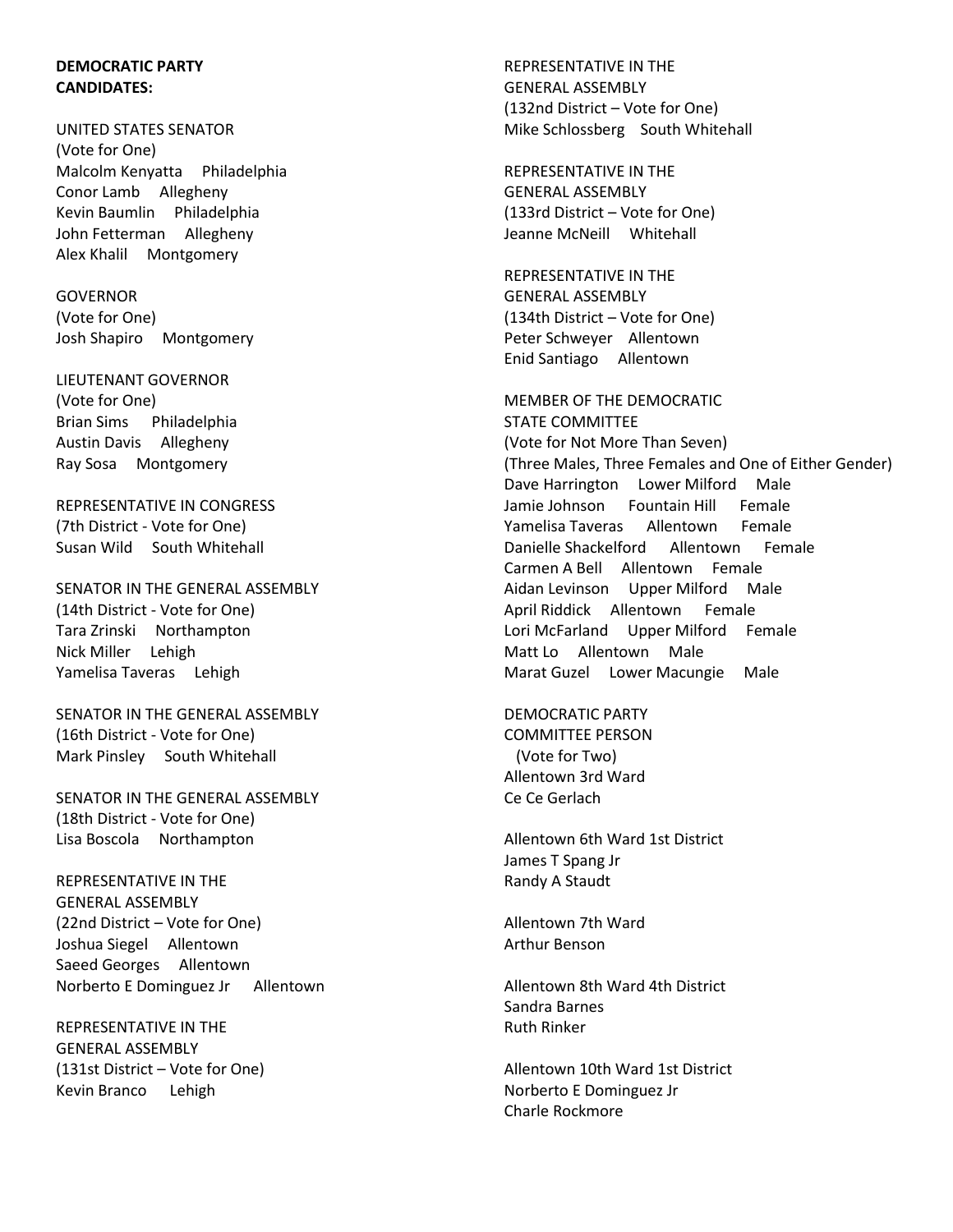Allentown 11th Ward 1st District Carol Gonzalez

Allentown 11th Ward 4th District Ben Torda

Allentown 12th Ward 1st District April Riddick

Allentown 12th Ward 3rd District Tonya Morrow Maurice Muhamad

Allentown 12th Ward 5th District Brenda Fernandez Connie Santos

Allentown 14th Ward 1st District Erik Rodriguez Diana Rodriguez

Allentown 15th Ward 1st District Evette D'Amore Patricia D'Amore

Allentown 15th Ward 2nd District Nasheera Brown LaTarsha Brown

Allentown 16th Ward 2nd District Ashleigh Strange Natalie Santos

Allentown 17th Ward 1st District Danielle Shackelford

Allentown 17th Ward 2nd District Matt Lo Emma Yeh

Allentown 18th Ward 1st District Carmen A Bell

Allentown 18th Ward 2nd District Walter Felton Jr

Allentown 19th Ward 2nd District Yamelisa Taveras

Bethlehem 10th Ward Morgan Tucker

Bethlehem 12th Ward 2nd District Brooke McDermott

Bethlehem 13th Ward 2nd District Jeff McConnell Jonathan Irons Mark D Moss

Bethlehem 13th Ward 4th District Jane Berger

Coopersburg Borough Jenny Vogt Danielle Thrapp

Coplay Borough 2nd District Bill Leiner Jr Thenesa Roth

Emmaus Borough 1st District Jennifer M Schwartz

Emmaus Borough 4th District Lucy H McLeod Sean Jones

Emmaus Borough 6th District Louise Dillensnyder Mariska Van Aalst

Fountain Hill 1st District Christina Cardinal

Macungie Borough Cathleen O'Connor

Heidelberg Township Brian Alnutt Luke Savage

Lower Macungie Township 1st District Sharon P Finnegan

Lower Macungie Township 4th District James L Shackelford

Lower Macungie Township 5th District Kirsten Hess

Lower Macungie Township 7th District Neil Ren Janet W Warren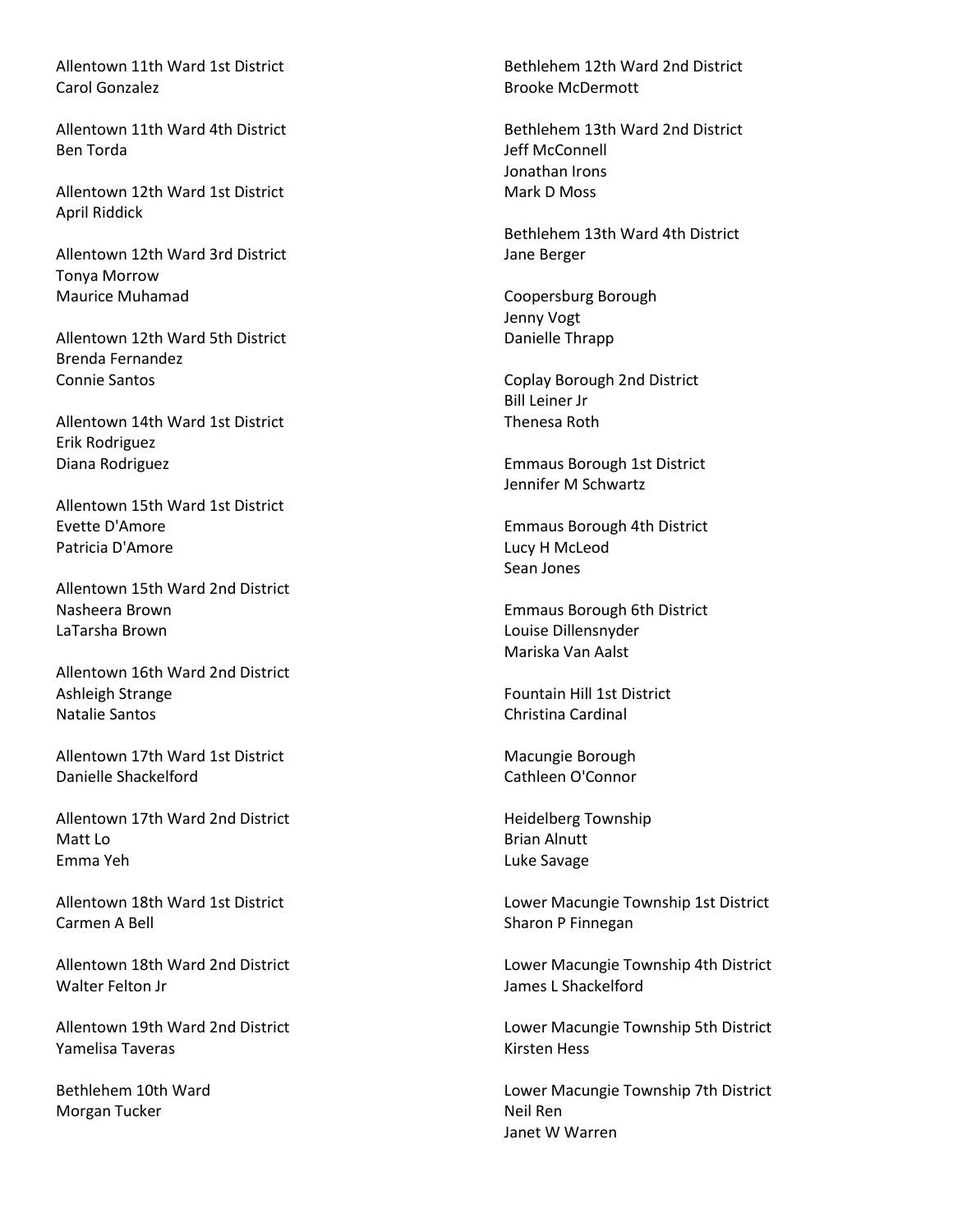Lower Milford Township Rebecca Seidenberger Katherine Harrington

Lowhill Township Anna E Nestor

Lynn Township New Tripoli Paula Klein William J Klein

North Whitehall Township 1st District Susan L Williams Dianne Wall Gillikin

North Whitehall Township 2nd District Edward J Pullin Karl Foerster

North Whitehall Township 6th District Joan Strong

Salisbury Township 1st Ward Edward M Del Viscio Heather Lipkin

Salisbury Township 3rd Ward 1st District Pamela Briody

Salisbury Township 5th Ward 2nd District Joseph J McDermott

South Whitehall Township 1st District Lori Davidson

South Whitehall Township 3rd District Lynne Hanna

South Whitehall Township 4th District Stephen E Ziminsky

South Whitehall Township 5th District David Ellowitch

South Whitehall Township 6th District Lucy C Horton Mark J Fedorov

South Whitehall Township 8th District Barbara Redmond

Upper Macungie Township 2nd District James M Kellerman Linda M Kellerman

Upper Macungie Township 3rd District Melissa Sundahl Rossana Dinicola Krick

Upper Macungie Township 5th District Carla Colangelo Vincent Lynott

Upper Macungie Township 7th District Andrea Ziegler Marisa Ziegler

Upper Macungie Township 8th District Michael Frassetto

Upper Milford Township Eastern District Adelaide Higgins Lori McFarland

Upper Milford Township Western Joyce K Moore

Upper Saucon Township 1st District Roberta Barnes

Upper Saucon Township 2nd District Jan Herzog Omar Ray

Upper Saucon Township 3rd District Gwen Illick Neumann Lynn Birney

Upper Saucon Township 4th District Kathleen S Hutnik Meriam Sabih

Upper Saucon Township 5th District Rona L Arena Daniel A Miller

Upper Saucon Township 6th District Kathleen D Parsons

Washington Township Eastern District Josh B Friebolin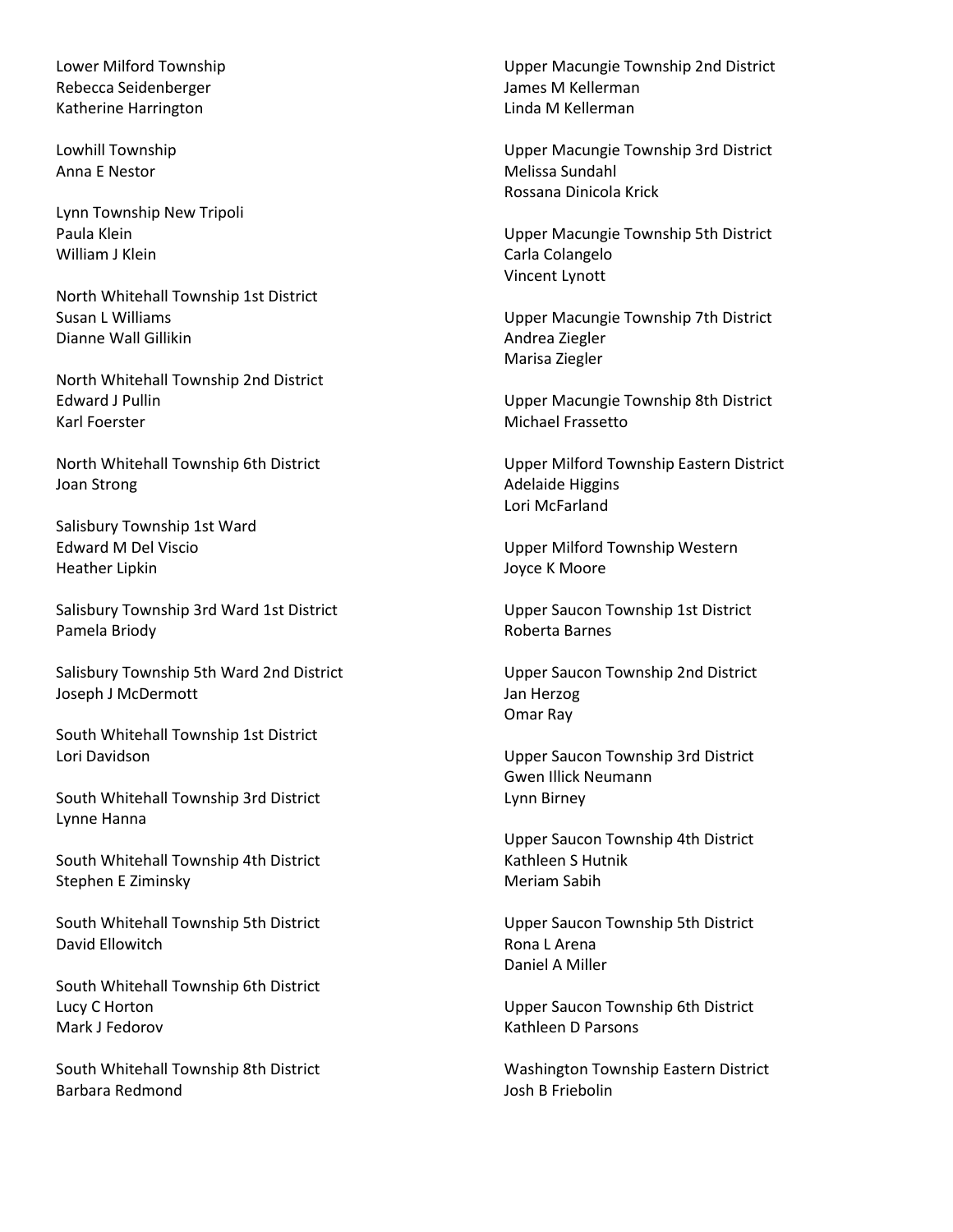Weisenberg Township Robert Elbich Margie Ann Ohern

## **REPUBLICAN PARTY CANDIDATES:**

UNITED STATES SENATOR (Vote for One) Kathy Barnette Montgomery Jeff Bartos Montgomery Mehmet Oz Montgomery Carla Sands Cumberland Dave McCormick Allegheny Sean Gale Montgomery George Bochetto Philadelphia

GOVERNOR

(Vote for One) Douglas V Mastriano Franklin Lou Barletta Luzerne Dave White Delaware Joe Gale Montgomery Bill McSwain Chester Jake Corman Centre Melissa Hart Allegheny Charlie Gerow Cumberland Nche Zama Northampton

LIEUTENANT GOVERNOR (Vote for One) Clarice Schillinger Montgomery Teddy Daniels Wayne Rick Saccone Allegheny Carie Lewis Delrosso Allegheny Russ Diamond Lebanon John Brown Northampton Chris Frye Lawrence James Earl Jones Montgomery Jeff Coleman Cumberland

REPRESENTATIVE IN CONGRESS (7th District - Vote for One) Kevin Dellicker Heidelberg Lisa Scheller Allentown

SENATOR IN THE GENERAL ASSEMBLY (14th District - Vote for One) Dean N Browning Lehigh Cindy Miller Northampton Omy J Maldonado Northampton

SENATOR IN THE GENERAL ASSEMBLY (16th District - Vote for One) Jarrett Coleman Upper Macungie Pat Browne Allentown

SENATOR IN THE GENERAL ASSEMBLY (18th District - Vote for One) John Merhottein Northampton

REPRESENTATIVE IN THE GENERAL ASSEMBLY (22nd District – Vote for One) Robert E Smith Jr Allentown

REPRESENTATIVE IN THE GENERAL ASSEMBLY (131st District – Vote for One) Milou Mackenzie Northampton

REPRESENTATIVE IN THE GENERAL ASSEMBLY (132nd District – Vote for One) Beth Whitehill Finch South Whitehall

REPRESENTATIVE IN THE GENERAL ASSEMBLY (134th District – Vote for One) Brent Labenberg Emmaus

REPRESENTATIVE IN THE GENERAL ASSEMBLY (183rd District – Vote for One) Zach Mako Northampton

REPRESENTATIVE IN THE GENERAL ASSEMBLY (187th District – Vote for One) Gary Day Heidelberg Ryan E Mackenzie Lower Macungie

MEMBER OF THE REPUBLICAN STATE COMMITTEE – At Large (Vote for Not More Than Three) (One Male, One Female and One of Either Gender) Linda J Swankoski North Whitehall Female Glenn Eckhart Salisbury Male Blake Marles Lower Macungie Male Andy Roman Whitehall Male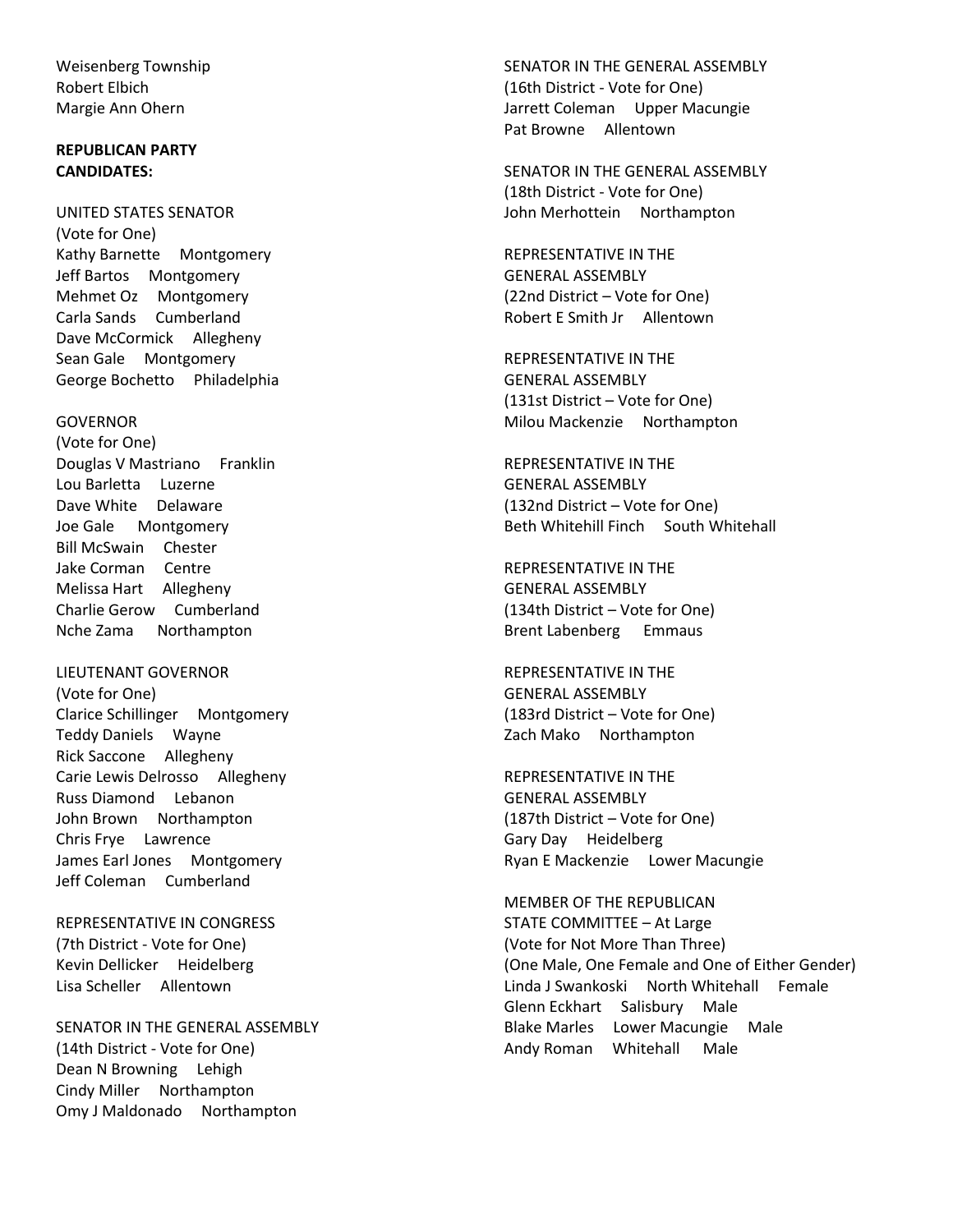MEMBER OF THE REPUBLICAN STATE COMMITTEE – District #1 (Vote for Not More Than Two) (One Male and One Female) Robert Daday Allentown Male Donna Daday Allentown Female

MEMBER OF THE REPUBLICAN STATE COMMITTEE – District #2 (Vote for Not More Than Two) (One Male and One Female) Bernadette Comfort Upper Macungie Female Sean Gill Upper Macungie Male

COMMITTEE PERSON (Vote for Two)

Allentown 9th Ward Joseph P Maher

Allentown 10th Ward 3rd District Noemi Ramos Luis Ramos

Allentown 11th Ward 1st District Robert W Walker Tim Ramos

Allentown 11th Ward 3rd District Scott Armstrong

Allentown 11th Ward 4th District Shirley Arnold

Allentown 11th Ward 5th District Joseph Facchiano

Allentown 11th Ward 6th District Tom Houck

Allentown 11th Ward 7th District Hugh J Gallagher Jr

Allentown 12th Ward 2nd District Jacob J Stofko

Allentown 15th Ward 1st District Robert E Smith Jr Eva L Smith

Allentown 17th Ward 2nd District Vic Mazziotti

Allentown 17th Ward 4th District JoAnn C Fonzone

Bethlehem 11th Ward Michael O'Hare

Bethlehem 12th Ward 2nd District Ann M Nickus Robert L Nickus Nourhan Sharif

Bethlehem 13th Ward 2nd District Jacqueline Rivera

Emmaus Borough 2nd District Debra R Hoffman Andres Weller

Emmaus Borough 3rd District Judith Binder

Macungie Borough Bill Reiss

Slatington Borough 2nd District Zachari R Halkias Barbara A Halkias

Heidelberg Township Teena Bailey

Lower Macungie Township 1st District Robert Arena

Lower Macungie Township 5th District Barbara Nemes Dennis Nemes

Lower Macungie Township 6th District John Hinkle

Lower Macungie Township 7th District Marie Kollar

Lower Macungie Township 8th District William L Royer Ryan E Mackenzie

Lower Macungie Township 10th District Frank Dumbleton Joseph Buss